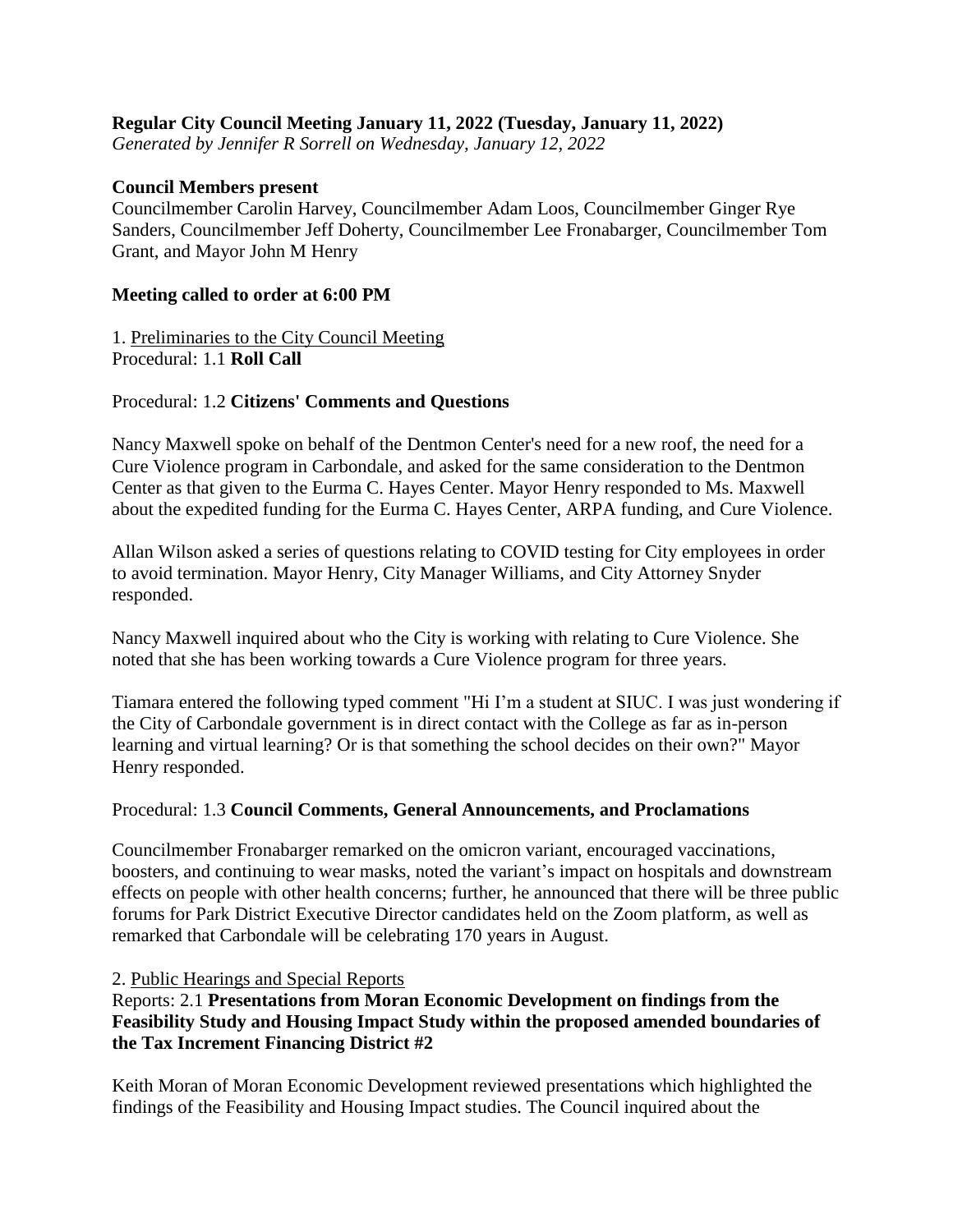determinant standards for the adequacy of utilities, clarification about what constitutes obsolete platting, and whether funds could be utilized for demolition.

A housing impact study will be necessary because there are more than 75 units incorporated into the amended area

Justin Zurlinden asked if TIF money could be utilized for high-speed internet; City Manager Williams and Keith Moran indicated that it might be possible.

## 3. Consent Agenda of the City Council

Action (Consent): 3.1 **Minutes from the Regular and Special City Council Meetings** Resolution: Approve the minutes from the Regular City Council meeting of December 14, 2021, and the Special City Council meeting of January 6, 2022

## Action (Consent): 3.2 **Approval of Warrant for the Period Ending: 12/10/2021 for the FY 2022 Warrant 1422 in the Total Amount of \$1,298,245.67**

Resolution: Accept the following report of payments made for the period ended: 12/10/2021 totaling \$1,298,245.67 *(Exhibit A-01-11-2022)*

# Action (Consent): 3.3 **Approval of Warrant for the Period Ending: 12/23/2021 for the FY 2022 Warrant 1423 in the Total Amount of \$1,110,410.60**

Resolution: Accept the following report of payments made for the period ended: 12/23/2021 totaling \$1,110,410.60 *(Exhibit B-01-11-2022)*

# Action (Consent): 3.4 **Approval of Wells Fargo Warrant for the Period Ending 11/30/2021 FY 2022 Warrant # WF 11/2021 in the amount of \$137,148.57**

Resolution: Accept the following report of payments made for the period ended: 11/30/2021 totaling \$137,148.57 *(Exhibit C-01-11-2022)*

## Action (Consent): 3.5 **Approval of Change Order for Evergreen Park Accessibility Improvements (SP2102) in the Amount of \$153,816.08**

Resolution: Approve Change Order for Evergreen Park Accessibility Improvements (SP2102) in the Amount of \$153,816.08

# Action (Consent): 3.6 **Ordinance Authorizing a Budget Adjustment for the Repair of Variable Frequency Drives at the NorthWest Waste Water Treatment Plant**

Resolution: Approve an Ordinance Authorizing a Budget Adjustment for the Repair of Variable Frequency Drives at the NorthWest Waste Water Treatment Plant *(Ordinance 2022-01; Exhibit D-01-11-2022)*

# Action (Consent): 3.7 **Approval of Natural Gas Bids and Contract with Affordable Gas and Electric to Supply Natural Gas to City-Owned Facilities**

Resolution: Approval Natural Gas Supply bid and Contract with Affordable Gas and Electric.

### Action (Consent): 3.8 **Approval of Consent Agenda Items**

Resolution: Approve all Consent Agenda items not pulled for separate consideration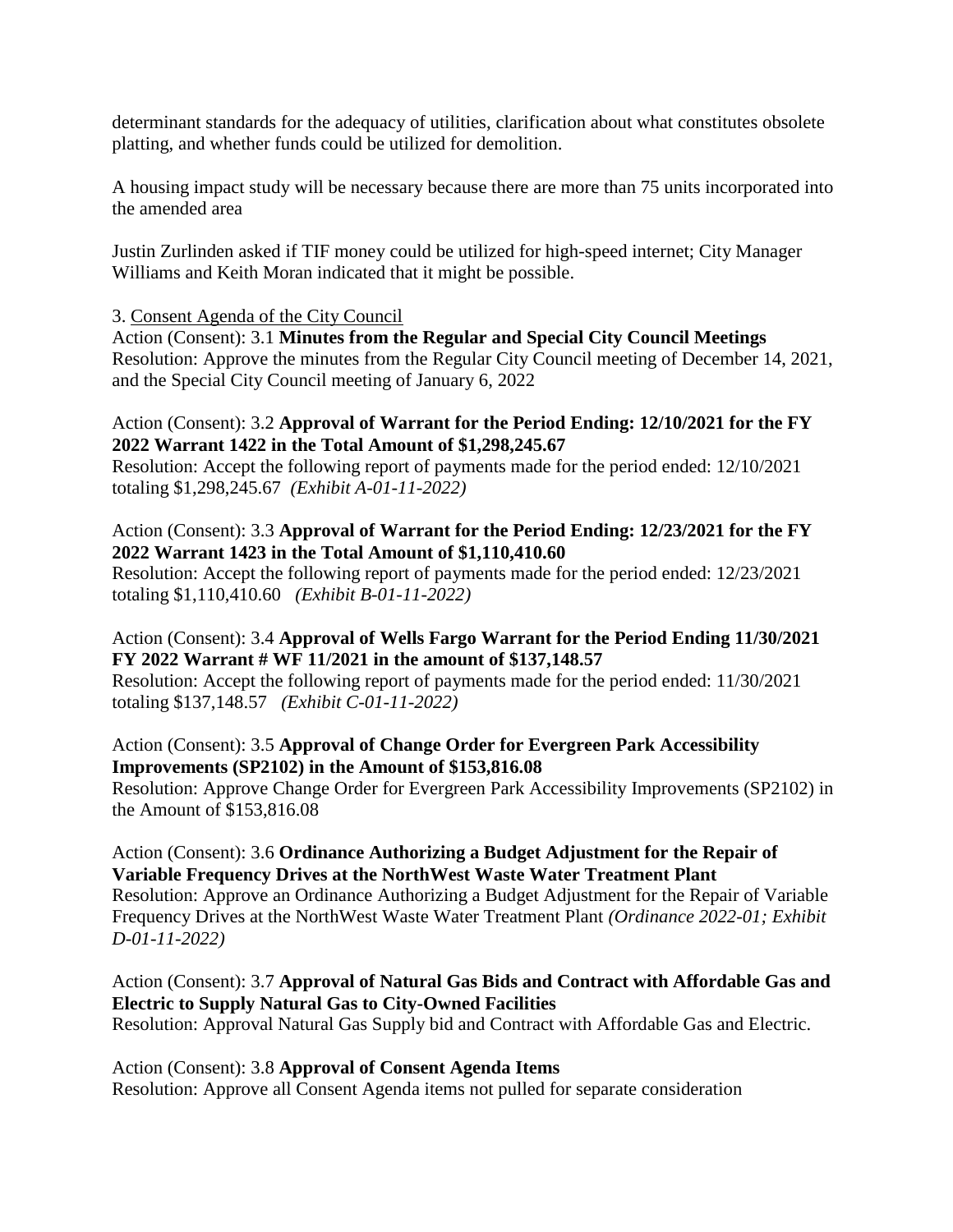Council comments and questions included comments about the additional costs for Item 3.5, a question about where the additional funds would be taken, whether the contractor meets the affirmative action employment goals established by the City, and if the Park District would be sharing in the additional costs as they partnered with the City on the grant application.

MOTION: Approve all Consent Agenda items not pulled for separate consideration

Motion by Lee Fronabarger, second by Carolin Harvey. Final Resolution: Motion Carries Yea: Carolin Harvey, Adam Loos, Jeff Doherty, Lee Fronabarger, Tom Grant, John M Henry Abstain: Ginger Rye Sanders

# 4. General Business of the City Council Action: 4.1 **Authorize the Announcement of American Rescue Plan Funding**

Council inquired about when and if citizens' input on appropriate usage for the funding would be pursued, inquired about how the consultant will be utilized, scheduling a public hearing for input on ARPA funding, utilizing social media and the website to solicit input, informing the public about the guidelines for allowable uses of ARPA funding, pushing back the presentation on input from Staff to February, and viewing the proposals and fees from the consultants.

MOTION: Authorize the announcement of potential ARPA funding and to schedule a formal public hearing for public input on the process.

Motion by Jeff Doherty, second by Carolin Harvey. Final Resolution: Motion Carries Yea: Carolin Harvey, Adam Loos, Ginger Rye Sanders, Jeff Doherty, Lee Fronabarger, Tom Grant, John M Henry

# Discussion: 4.2 **Approve the FY23 Community Agency Funding Process**

Councilmembers concurred in opening up the Community Agency Funding to accept applications for entities not currently receiving funding. Additional Council suggestions and remarks were to look at whether to utilize ARPA funds to make up funding cuts which were made due to COVID, setting aside 42% of ARPA funds for organizations that serve those who have been hit hardest by COVID, expressing an interest in receiving the results from organizations about how funds were used, ensuring that funds provided to the Eurma C. Hayes Center for their HVAC be included in the chart for this item, and whether agencies were able to apply for both City funding as well as ARPA funding.

# Action: 4.3 **Resolution Authorizing City Staff to Initiate a Text Amendment Relative to Ground-Mounted Solar Energy Systems**

Council inquired if there were examples available from other cities relating to ground mounted solar installations and expressed their hope that the Planning Commission meeting be welladvertised to the community to seek resident input. Community Development Manager John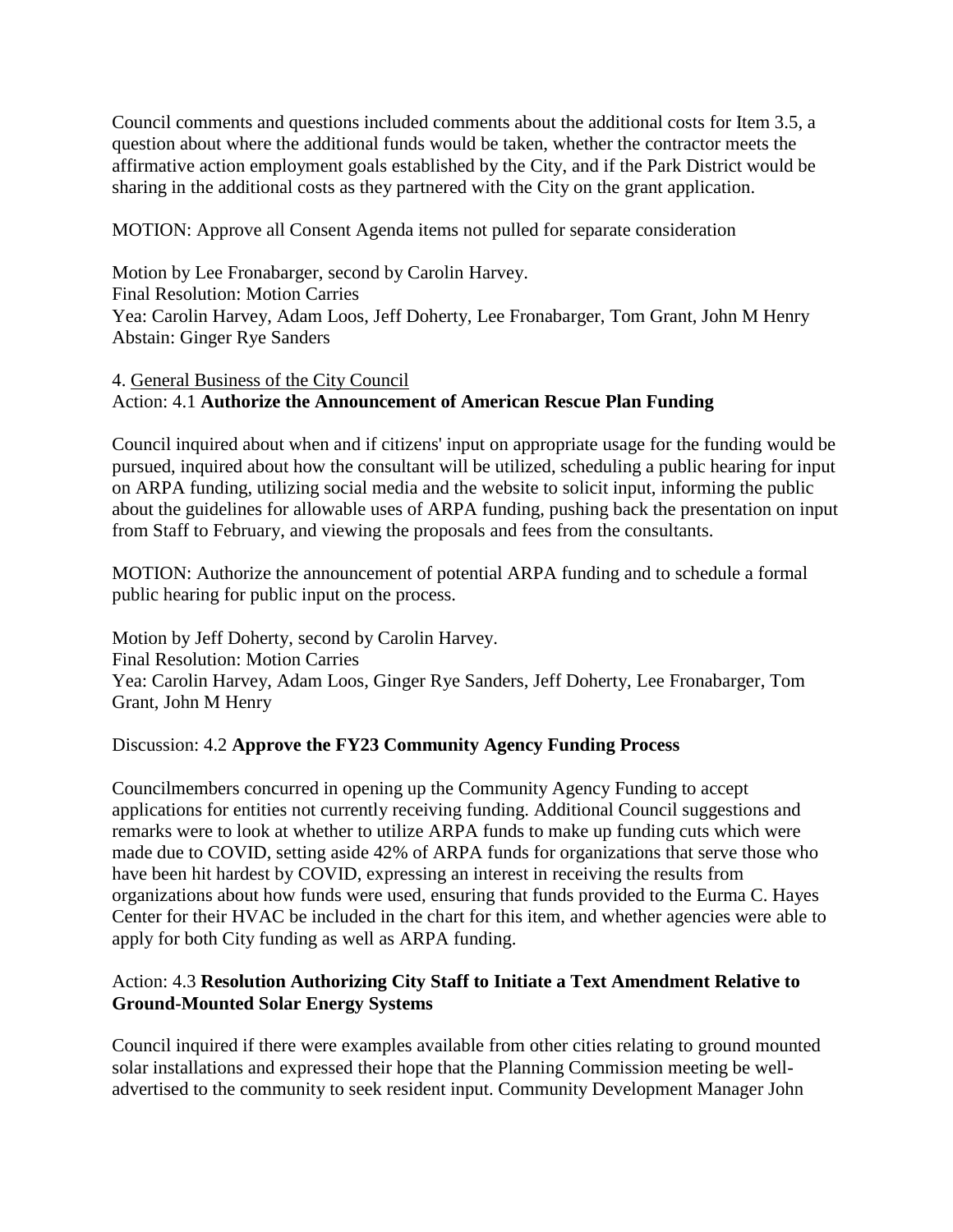Lenzini responded to Council's inquiry and also to Mr. Shariff Shakir's complaint regarding the denial of an application for a permit. Councilmembers remarked on the appeal process relating to disagreements in City Code interpretation.

Shariff Shakir, CEO of AES Solar, shared his experience with applying for this type of use and disputed the interpretation of the Zoning Code.

MOTION: Approve a Resolution Authorizing City Staff to Initiate a Text Amendment Relative to Ground-Mounted Solar Energy Systems.

Motion by Tom Grant, second by Lee Fronabarger. Final Resolution: Motion Carries Yea: Carolin Harvey, Adam Loos, Jeff Doherty, Lee Fronabarger, Tom Grant, John M Henry Abstain: Ginger Rye Sanders *(Resolution 2022-R-02; Exhibit E-01-11-2022)*

# Action: 4.4 **Ordinance to Approve or a Resolution to Deny the Rezoning of Property Belonging to Lakeland Hills, LLC from an R-1-12, Low-Density Residential, District, to an AG, General Agriculture, District**

MOTION: Approve the Rezoning of Lakeland Hills, LLC, property, from a Low-Density Residential District to an Agriculture District.

Motion by Tom Grant, second by Carolin Harvey. Final Resolution: Motion Carries Yea: Carolin Harvey, Adam Loos, Ginger Rye Sanders, Jeff Doherty, Lee Fronabarger, Tom Grant, John M Henry *(Ordinance 2022-02; Exhibit F-01-11-2022)*

## Action: 4.5 **Resolutions and an Ordinance required by the Illinois Tax Increment Allocation Redevelopment Act to amend the current boundaries of the City's Illinois-University TIF District #2**

City Council members inquired about the eligibility and feasibility study outlined in the two items, whether the Council members will automatically be included on the TIF registry, and debated whether it was appropriate to prioritize improvements in specific areas of the City.

Ronald Chambers entered the following typed comment "My concern is will the East Side be included first with the Infrastructure first as needed."

Sandy Litecky inquired about the date for the public meeting.

Patrice Mannie concurred with Councilmember Rye Sanders.

Raydeen Woods concurred with Councilmember Rye Sanders and the deterioration of the northeast side.